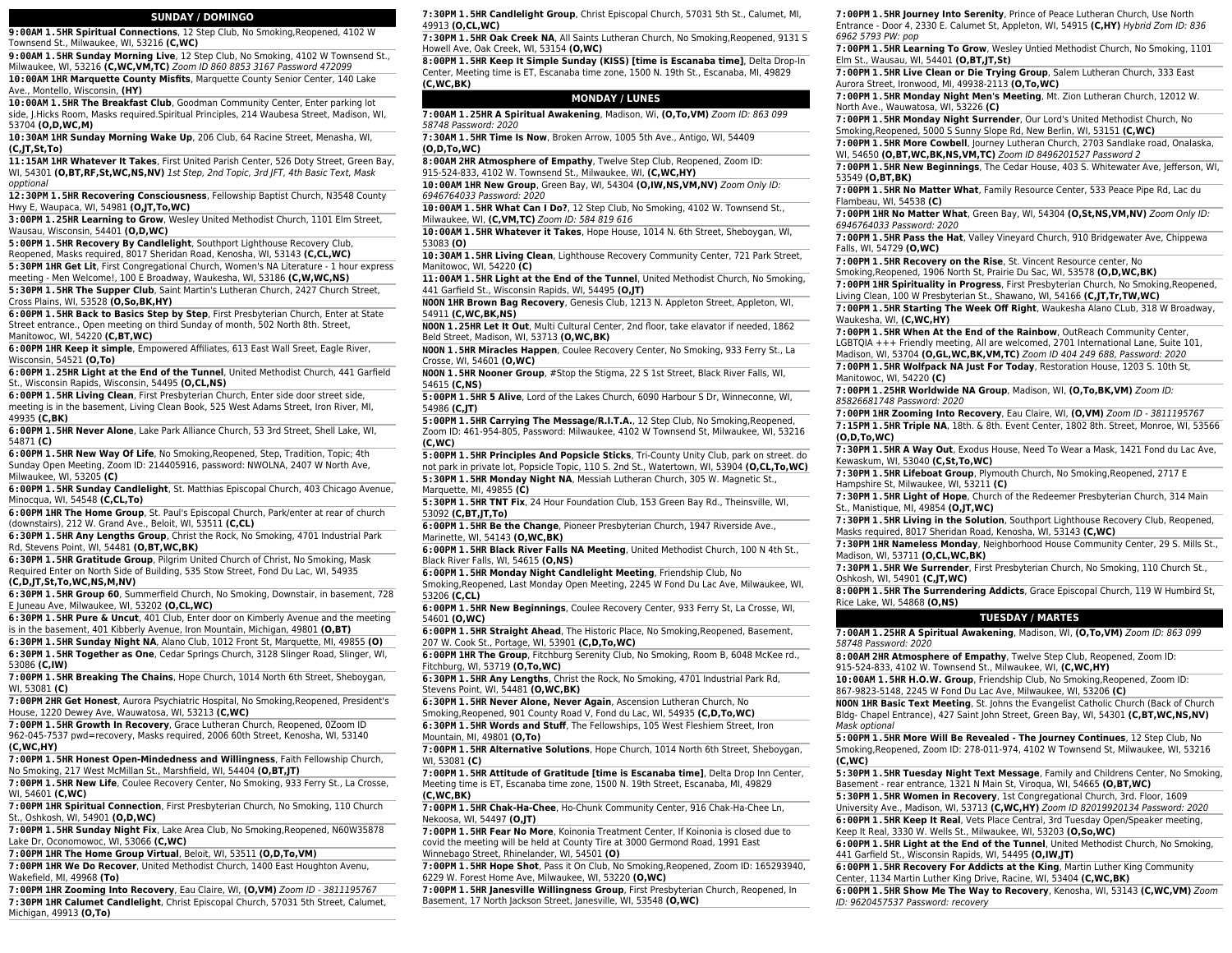**6:00PM 1.5HR Start the healing**, Public library, 110 West Polk Street, Crandon, WI, 54520 **(To)**

**6:00PM 1.5HR Step Writing Procrastinators**, La Crosse, WI, 54601 **(C,St,WC,VM)** Zoom ID: 84233274702 Password: 2

**6:00PM 1.5HR WB Dam Addicts**, Alano Club, No Smoking, 115 North Lincoln Avenue, Beaver Dam, WI, 53916 **(C,BT)**

**6:30PM 1HR Ain't No Gram Like The Program**, Monona Serenity House, 4933 Prairie Dock Dr., Madison, WI, 53718 **(O,D)** Ample Parking & Masks Optional

**6:30PM 1.5HR Animal House**, Green Lake Animal Shelter, N6217 Busse Rd., Green Lake, WI, 54941 **(O,D,JT,WC)**

**6:30PM 1.5HR United We Stand**, Waukesha Alano Club, No Smoking, 318 W Broadway, Waukesha, WI, 53186 **(C)**

**7:00PM 1.5HR All Around The World JFT**, Lighthouse Recovery Community Center, 721 Park Street, Manitowoc, WI, 54220 **(C,JT)**

**7:00PM 1.5HR From The Streets To The Seats**, Salem UCC, 217 Salem Drive, Plymouth, WI, 53073 **(C)**

**7:00PM 1.5HR Grass Roots Group**, Lake Area Club, No Smoking,Reopened, N60W35878 Lake Dr, Oconomowoc, WI, 53066 **(C,WC)**

**7:00PM 1.5HR Just For Today**, No Smoking, St. Marks Lutheran Church, 3515 E. Van Norman Ave., Cudahy, WI, 53110 **(O,WC)**

**7:00PM 1HR Living Clean**, 206 Club, No Smoking, 64 Racine St., Menasha, WI, 54952 **(C,BT,BK)**

**7:00PM 1.5HR Living Clean**, A/F Alano Club, No Smoking,Reopened, 1093 Cty Rd M, E., Adams, WI, 53910 **(C,D)**

**7:00PM 1.5HR New Hope**, Windsor Center, Meeting is held in the cafeteria, 612 West Adams Street, Iron River, MI, 49935 **(O,To)**

**7:00PM 1.5HR New Hope**, Saint Mary Magdalen Church, No Smoking, N2845 Shadow Rd., Waupaca, WI, 54981 **(C,JT)**

**7:00PM 1.5HR Newfound Freedom**, Saint Augustine Church, 39 South Pelham Street, Rhinelander, WI, 54501 **(C)**

**7:00PM 1.5HR Sick in the Sticks**, Baraboo Civic Center, No Smoking, room 11, 124 2nd St., Baraboo, WI, 53913 **(C,CL,D,WC)**

**7:00PM 1.5HR Steps to Sanity**, Assembly of God Church, Please use back door, 825 W Knapp St, Rice Lake, WI, 54868 **(C,WC)**

**7:00PM 1.5HR TGIT**, Trinity Lutheran Church, 140 N.7th Ave., West Bend, WI, **(C,WC) 7:00PM 1.5HR The Time Is Now**, Broken Arrow, 1005 5th Ave, Antigo, WI, 54409 **(O,JT) 7:00PM 1.5HR VILAS Park Shelter**, VILAS Park Shelter, This is an outdoor open air

meeting, 1602 Vilas Park Drive, Madison, WI, 53715 **(O,D,WC)**

**7:00PM 1.5HR Women Helping Women (Womens)**, Christ Episcopal Church, No Smoking, Upstairs, womens, 111 9th Street North, La Crosse, WI, 54601 **(C,W,WC) 7:00PM 1HR Zooming Into Recovery**, Eau Claire, WI, **(O,VM)** Zoom ID - 3811195767

**7:15PM 2HR Help Me Help You**, Pass It On Club, No Smoking,Reopened, Zoom ID: 817-033-059, 6229 W Forest Home Ave, Milwaukee, WI, 53220 **(O,WC)**

**7:30PM 1HR 1-Hour Practice These Principles in All Our Affairs**, Summerfield Church, Downstairs, 728 E. Juneau Ave, Milwaukee, WI, **(C,BT,WC,BK)**

**7:30PM 1.5HR PBPFA**, The Fellowships, Enter side door from parking area, 105 West Fleshiem Street, Iron Mountain, Michigan, 49801 **(O,To)**

**7:30PM 1.5HR The Basic Meeting**, 1st United Methodist Church, 111 E. Ridge St., Marquette, MI, 49855 **(O,WC)**

**7:30PM 1.5HR Vision of Hope**, Alano Club, 216 Stout St, Chetek, WI, 54728 **(C,WC,NS) 7:30PM 1.5HR Young and Free**, Episcopal Church of the Holy Communion, Parish hall basement, 320 Broad Street, Lake Geneva, WI, 53147 **(C,VM,TC)** Zoom ID 2692085453 **8:00PM 1HR Life on Life's Terms**, Community Engagement Center, Room 126, Completed Covid vaccination status or face masks recommended for face-to-face attendance, 1260 West Main Street, Whitewater, WI, 53190 **(C,WC,HY)** Room 126, Completed Covid vaccination status or face masks required for face-to-face attendance **8:00PM 1HR Men's Step Club Meeting**, Madison, WI, **(O,D,St,Tr,VM)** Zoom ID: 841 2548 7750, Password: 2020

**8:00PM 1.5HR Poor Peoples Group**, 1st Presbyterian Church, No Smoking, 402 Elm St., Munising, MI, 49862 **(O,SG)**

**8:00PM 1.5HR Spiritual Awakenings [time of meeting is Gladstone, MI time]**, Memorial United Methodist Church, Time is ET, 1920 Lake Shore Dr. (Grapevine Room), Gladstone, MI, 49837 **(O,WC)**

**8:00PM 1.25HR Vision of Hope**, University of Wisconsin - Stevens Point Communication Arts Center, Room 201, Surveillance Cameras,No Smoking, 1101 Reserve Street, Stevens Point, WI, 54481 **(O,JT,Tr,TW,WC)**

### **WEDNESDAY / MIÉRCOLES**

**7:00AM 1.25HR A Spiritual Awakening**, Madison, WI, **(O,To,VM) 8:00AM 2HR Atmosphere of Empathy**, Twelve Step Club, Reopened, Zoom ID: 915-524-833, 4102 W. Townsend St., Milwaukee, WI, **(C,WC,HY)**

**10:00AM 1HR Beyond Our Wildest Dreams**, Union Congregational Church, Upstairs on the left elevator available, 716 South Madison Street, Green Bay, WI, 54301 **(O,IP,WC,BK,NS,LC,M,NV,SD)**

**10:00AM 1.5HR Cherish Life**, St. James Lutheran Church, 1402 Main St., Marinette, WI, 54143 **(C)**

**10:30AM 1.5HR Gateway To Serenity**, Horizons, 1114 S 11th St, Manitowoc, WI, 54220 **(C,To)**

**10:30AM 1.5HR Guide Us In Our Recovery**, Friendship Club, No Smoking,Reopened, Zoom ID: 459-543-793, 2245 W Fond Du Lac Ave, Milwaukee, WI, 53206 **(C)**

**NOON 1.5HR Miracles Happen**, Coulee Recovery Center, No Smoking, 933 Ferry St., La Crosse, WI, 54601 **(O,WC)**

**NOON 1.5HR Nooner Group**, #Stop the Stigma, 22 S 1st St, Black River Falls, WI, 54615 **(C,NS)**

**NOON 1HR We Choose to Live**, Fond Du Lac, WI, 54935 **(C,To,VM)** Zoom Only ID: 7038772293

**4:00PM 1.5HR Breaking The Chains**, Bridges to Recovery, 3132 Shore Drive, Marinette, WI, 54143 **(C)**

**5:30PM 1.5HR Just For Today Meditation Group**, 12 Step Club, No Smoking,Reopened, Zoom ID: 291-372-4193, 4102 W Townsend St, Milwaukee, WI, 53216 **(C,WC)**

**5:30PM 1.5HR M.I.A.**, Alano Club 76, 76 E Central St, Chippewa Falls, WI, 54729 **(C,NS) 6:00PM 1HR Freedom From Bondage**, Stoughton Alano Club, 2nd. floor, Reopened, upstairs, weather permitting outside, 900 Giles St., Stoughton, WI, 53589 **(O,D,To) 6:00PM 1HR Keep It Simple**, Empowered Affiliates, 613 East Wall Street, Eagle River,

Wisconsin, 54521 **(O,BT) 6:00PM 1.5HR NA Meeting**, Messiah Lutheran Church, 305 W. Magnetic St., Marquette, MI, 49855 **(O)**

**6:00PM 1.5HR Never Alone Group**, Southport Lighthouse Recovery Club, Zoom ID 962-045-7537 pwd=recovery, 8017 Sheridan Road, Kenosha, WI, 53143 **(C,WC,BK,HY) 6:00PM 1HR The Group**, Fitchburg Serenity Club, No Smoking, Room B, 6048 McKee rd.,

Fitchburg, WI, 53719 **(O,To,WC) 6:15PM 1.5HR A Time To Share**, Plymouth Church, No Smoking,Reopened, Masks

required. Ground Floor, down the stairs, 2717 E Hampshire St., Milwaukee, WI, 53211 **(C,WC)**

**6:15PM 1.5HR A Time To Share - Summer Outdoor Sister Meeting**, Lake Park Summer Stage, Bring your own lawn chair - When it rains, we'll be at Plymouth church with the indoor version of the meeting, End of Lagoon Dr. off of Lincoln Memorial Dr., Milwaukee, WI, 53211 **(C,WC)**

**6:30PM 1.5HR Lost Dreams Awakened**, Lake Street United Methodist Church, In The Fireside Room, 337 Lake Street, Eau Claire, WI, 54703 **(C,WC,NS)**

**6:30PM 1.5HR Pure & Uncut**, Cornerstone Church, Enter back door in parking lot and follow the NA signs, 617 S Stephenson, Iron Mountain, Michigan, 49801 **(O,To) 6:30PM 1.5HR SWAG**, Moravian Church, In basement all the way back to right, Follow

blue NA sign on front door, 510 Cole Street, Watertown, WI, 53094 **(C,To) 6:30PM 1.5HR Spirit of Service**, Project WisHope, No Smoking, 200 N. Main St.,

Waupaca, Wisconsin, 54981 **(O,JT)**

**6:30PM 1.5HR TNT Fix**, 24 Hour Foundation Club, No Smoking, 153 Green Bay Rd., Theinsville, WI, 53092 **(C,JT)**

**7:00PM 1.5HR Alternative Solutions**, Hope Church, 1014 North 6th Street, Sheboygan, WI, 53081 **(C)**

**7:00PM 1.5HR Attitude of Gratitude**, First Congregational Church of Christ, 420 Wilson Ave, Menomonie, WI, 54751 **(O,WC,NS)**

**7:00PM 1HR Carriers of the Message**, Calvery Community Church, 9175 Old Potosi Road, Lancaster, WI, 53813 **(O,So)**

**7:00PM 1.5HR Diversity Is Our Strength**, Genesis Club, No Smoking, 1213 N. Appleton St., Appleton, WI, 54911 **(C,JT,St,WC,BK)**

**7:00PM 1.5HR Hope Among Us**, Trinity Baptist Church, No Smoking, S3205 Golfcourse Rd, Reedsburg, WI, 53959 **(C,D,WC,BK)**

**7:00PM 1.5HR Hope Fiends**, Unity Club, 1715 Creek Rd, West Bend, WI, 53090 **(C,WC) 7:00PM 1.5HR Janesville Willingness**, First Presbyterian Church, Reopened, In

basement, 17 North Jackson Street, Janesville, WI, 53548 **(O,WC)**

**7:00PM 1.5HR Keep Hope Alive**, Rhinelander Church Of Christ, 1103 Thayer Street, Rhinelander, WI, 54501 **(C)**

**7:00PM 1.5HR Light at the End of the Tunnel**, United Methodist Church, No Smoking, 441 Garfield St., Wisconsin Rapids, WI, 54495 **(O,BT,St)**

**7:00PM 1.5HR More Cowbell**, Journey Lutheran Church, 2703 Sand Lake Rd., Onalaska, WI, 54650 **(O,WC,BK,NS,LC,VM,TC)**

**7:00PM 1.5HR More Will Be Revealed**, Asbury United Methodist, Fireside Room, We Ask that you wear masks, provided if needed, 6101 University Ave., Madison, WI, 53705 **(C,WC,BK,HY)**

**7:00PM 1.5HR Never Alone**, Hub Life Church, No Smoking, 156 S. Central Ave, Marshfield, WI, 54449 **(C,BT,JT)**

**7:00PM 1HR No Matter What**, Blandine House, Use back entrance (downstairs), Men's treatment facility. (Men only meeting), 25 N. Park St., Fond du Lac, WI, 54935 **(C)**

**7:00PM 1HR REGIFTING NA**, Upland Hills Hospital, No Smoking, Downstairs Conference Room A, 800 Compassion Way, Dodgeville, WI, 53533 **(C,D,WC)**

**7:00PM 1.5HR Search for Serenity**, Shell Lake Alano Club, 202 6th Ave, Shell Lake, WI, 54871 **(C,WC,NS)**

**7:00PM 1.5HR Spiritual Direction**, Gateway to Change, No Smoking, 2321 W Capitol Dr, Milwaukee, WI, 53206 **(C,WC)**

**7:00PM 1.5HR Spiritual Gainz**, Wausau Church of the Nazarene, 1102 N. 1st Ave, Wausau, Wisconsin, 54401 **(O,D,To,WC)**

**7:00PM 2HR Steps Of Life**, St. Johns Evangelical Lutheran Church, No Smoking,Reopened, 3rd Wednesday open meeting, 5500 W Greenfield Ave, Milwaukee, WI, 53214 **(C) 7:00PM 1.5HR Surrender Group**, St. Luke's Church, No Smoking,Reopened, Use west

side parking lot entrance., Zoom ID: 993-721-4640, 300 Carroll St, Waukesha, WI, 53186 **(C,WC,HY)**

**7:00PM 1HR The Home Group**, St. Paul's Episcopal Church, Reopened, Park/enter at rear (downstairs), Zoom ID 814 3024 2326 PWD=2020, Face to face maximum 20 in person, masks required., 212 W. Grand Ave., Beloit, WI, 53511 **(C,BK,LC,HY)**

**7:00PM 1HR Zooming Into Recovery**, Eau Claire, WI, **(O,VM)**

**7:15PM 1.5HR Hope & Inspiration**, Pass It On Club, 6229 W Forest Home Ave, Milwaukee, WI, 53220 **(O,WC)**

**7:30PM 1.5HR Candlelight Group**, Portage United Church, 1400 E. Houghton Ave., Houghton, MI, 49931 **(O,WC)**

**7:30PM 1HR Not Yet**, Oshkosh Warming Shelter, meeting is downstairs, 449 High Ave., Oshkosh, WI, 54901 **(O)**

**7:30PM 1.5HR TBA [time is Escanaba time]**, Central United Methodist Church, Escanaba time zone, 322 S Lincoln Rd, Escanaba, MI, 49829 **(C)**

**7:35PM 1HR Miracles in Recovery**, Green Bay, WI, 54301 **(O,NS,LC,VM,NV)** Zoom ID; 694 676 4033 PWD = 2020

**8:00PM 1.5HR The Surrendering Addicts**, Grace Episcopal Church, 119 W Humbird St, Rice Lake, WI, 54868 **(O,NS)**

### **THURSDAY / JUEVES**

**8:00AM 2HR Atmosphere of Empathy**, Twelve Step Club, Reopened, Zoom ID: 915-524-833, 4102 W. Townsend St., Milwaukee, WI, **(C,WC,HY)**

**10:00AM 1HR Don't Ever Give Up**, Genesis Club, No Smoking, 1213 N. Appleton St., Appleton, WI, 54911 **(C,SG,St,WC)**

**10:00AM 2HR Thursday's Truth**, Friendship Club, No Smoking,Reopened, Zoom ID: 414 211 217, 2245 W Fond Du Lac Ave, Milwaukee, WI, 53206 **(C)**

**11:30AM 1.5HR How It Works and Why**, Trinity Methodist Church, 201 W Central St,

Chippewa Falls, WI, 54729 **(O,IW,WC)**

**NOON 1.25HR Let It Out**, Catholic Multi Cultural Center, 2nd. Floor,, 1862 Beld St., Madison, WI, 53713 **(O,WC,BK,VM,TC)**

**NOON 1HR Living in the Solution**, St Johns the Evangelist Catholic Church (Back of Church Bldg – Chapel Entrance), 427 St. John Street, Green Bay, WI, 54301 **(C,St,WC,NS,NV) 5:00PM 1.5HR It Works How and Why**, Twelve Step Club, Reopened, Zoom ID: 807-608-650, 4102 W. Townsend St., Milwaukee, WI, **(C,WC)**

**5:30PM 1.5HR Ask It Basket**, Mt. Calvary Lutheran Church, No Smoking, 503. Schmidt Ave, Rothschild, WI, 54474 **(O,JT,To)**

**5:45PM 1.75HR WINAs - Women in NA**, Pass It On Club, Basement, 6229 W Forest Home Ave., Milwaukee, WI, **(IW,W,BK)** Femme and Woman-identified welcome

**6:00PM 2HR A Daily Reprieve**, Faith And Hope International Ministry, 6737 N Teutonia Ave, Milwaukee, WI,

**6:00PM 1.5HR As yet unnamed**, Waukesha Alano Club, Reopened, Zoom ID: 740-259-4360, password: 926445, 318 W Broadway Ave, Waukesha, WI, 53186 **(O,VM) 6:00PM 1.5HR Ashland NA**, Partners in Recovery Center, 410 Lake Shore Drive West,

Ashland, WI, 54806 **(O,D) 6:00PM 1.5HR High Point**, First Congretional Church, No Smoking, 220 Ransom Street,

Ripon, WI, 54971 **(C,BT,SG,WC) 6:00PM 1.5HR Just Say NA**, Alano Club, No Smoking, 115 North Lincoln Avenue, Beaver

Dam, WI, 53916 **(C,To) 6:00PM 1.5HR Keep It Simple**, Empowered Affiliates, 613 East Wall Street, Eagle River,

WI, 54521 **(O,BT) 6:00PM 1.5HR Life on Life's Terms**, First Presbyterian Church, 133 Jackson Street, Oconto, WI, 54154 **(C,BT,IW,JT,St,WC,BK)**

**6:00PM 1HR The Group**, Fitchburg Serenity Club, No Smoking, Room B, 6048 McKee rd.,

Fitchburg, WI, 53719 **(O,To,WC)**

**6:30PM 1.5HR Fat Addicts**, The Friendship Club, 2245 West Fond Du Lac Ave, Milwaukee, WI, 53208 **(C,St)**

**6:30PM 1.5HR Hope Not Dope**, Augustana Lutheran Church, 1025 2nd Ave, Cumberland, WI, 54829 **(O,WC)**

**6:30PM 1.5HR NA Spiritual Principles**, Mauston United Methodist Church, No Smoking, 420 Suzycki Drive, Mauston, WI, 53948 **(C,WC)**

**6:30PM 1.25HR Point of Freedom**, 2617 Club, 1578 Strongs Ave, Stevens Point, Wisconsin, 54481 **(O,GP)**

**7:00PM 1.5HR Dose of Recovery**, Brook Life Church, Reopened, 857 S. Rochester St.

**7:00PM 1HR Life's Hope**, Gratitude Club, 295 Ruggles St, Fond du Lac, WI, 54935

**7:00PM 1.5HR Grounded in Gratitude**, New Richmond Alano Club, 1448 N. 4th St, New

**7:00PM 1.5HR Light at the End of the Tunnel**, United Methodist Church, No Smoking,

**7:00PM 1.5HR Men's and Women's Freedom Group**, Assembly of God Church, Use

**6:30PM 1.5HR Winds of Change**, Outcast Afterbar, 1310 63rd Street, Kenosha, WI,

#300, Mukwonago, WI, 53149 **(C,WC)**

Richmond, WI, 54017 **(O,To,WC,NS)**

441 Garfield St, Wisconsin Rapids, WI, 54495 **(O,BT,JT)**

back door, 825 W Knapp St, Rice Lake, WI, 54868 **(C,WC,NS)**

53143 **(C,BK)**

**(C,JT,WC)**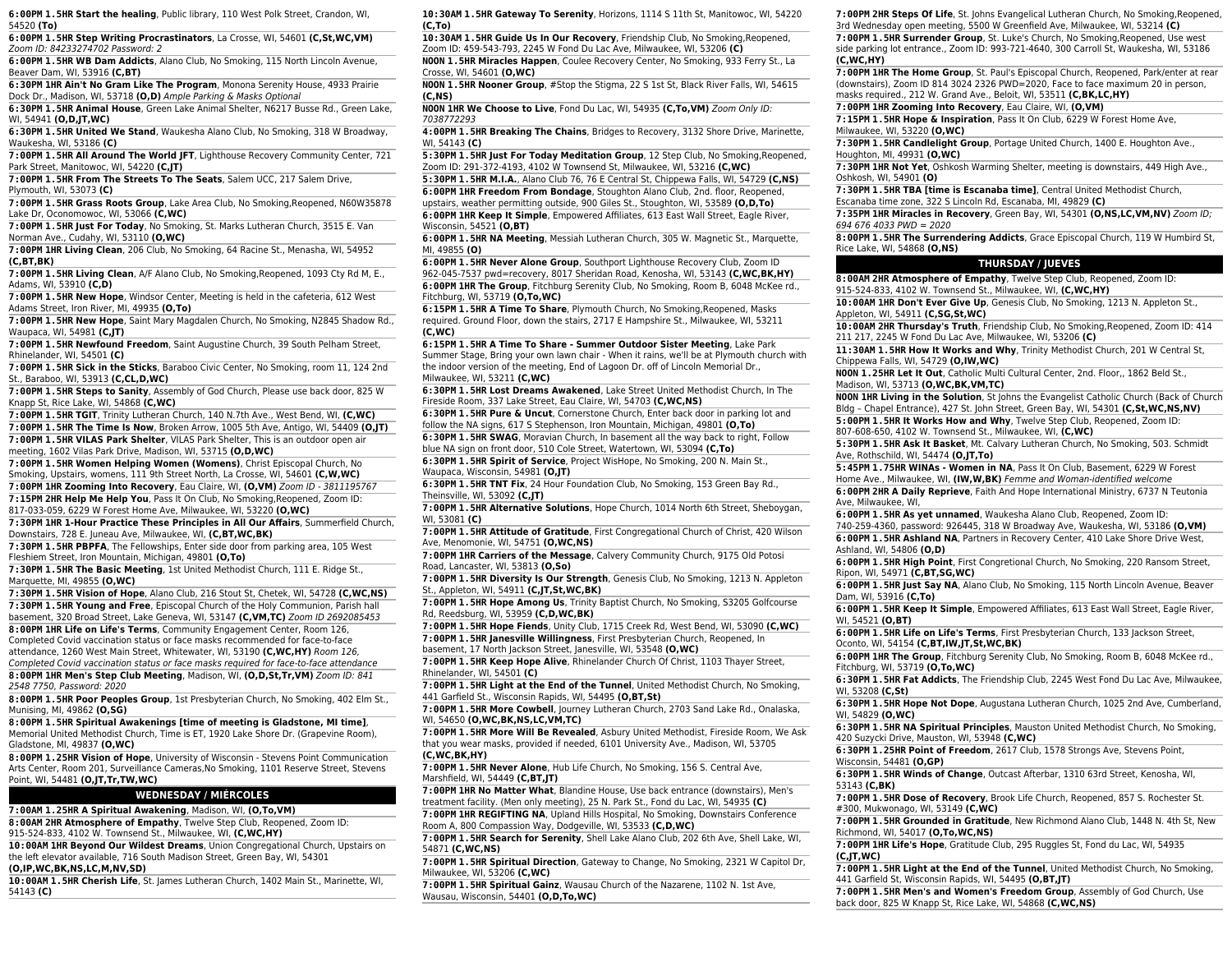**7:00PM 1.5HR Misfits In Recovery**, Trinity Lutheran Church, 235 North Stevens Street, Rhinelander, WI, 54501 **(C)**

**7:00PM 1.5HR Monroe Just For Today**, 18th. & 8th. Event Center, 1802 8th. Street, Monroe, WI, 53566 **(C,WC,BK)**

**7:00PM 1.5HR Never Alone**, Nanaimo Park, Under the pavillion, 4th Street, Iron River, MI, 49935 **(O,To)**

**7:00PM 1.5HR New Beginnings**, The Cedar House, 403 S, Whitewater Ave, Jeffereson, WI, 53549 **(O,JT)**

**7:00PM 1HR New Hoper**, St. Mary Magdalene Catholic Church, N2845 Shadow Rd, Waupaca, Wisconsin, 54981 **(O,D,JT)**

**7:00PM 1.5HR Pain Free**, Summerfield Church, No Smoking, Downstairs, in basement, 728 E Juneau Ave, Milwaukee, WI, 53202 **(C,WC)**

**7:00PM 1.5HR Recovery Rocks**, First Presbyterian Church, 923 Fifth St., Menominee, MI, 49858 **(C,WC)**

**7:00PM 1.5HR Recovery Unlimited**, Trinity Lutheran Church, Masks Are Required, 140 N 7th Ave, West Bend, WI, 53095 **(C,WC)**

**7:00PM 1.5HR Recovery on the Rise**, St. Vincent Resource center, No Smoking,Reopened, 1906 North St, Prairie Du Sac, WI, 53578 **(O,D,WC,BK)**

**7:00PM 1.5HR Serenity, Courage & Wisdom Group**, 12 & 12 Drop-in Center, Reopened, 402 W. Delavan Dr., Janesville, WI, 53546 **(O,BK)**

**7:00PM 1HR Solution + A Pot of Coffee**, Madison, WI, 53703 **(O,VM)**

**7:00PM 1HR Spaight Street Speakers**, Immanuel Lutheran Church, Basement, 1021 Spaight St, Madison, WI, 53703 **(O,So)**

**7:00PM 1.5HR Straight Up**, Gloria Dei Lutheran Church, No Smoking, 1140 Tullar Rd, Neenah, WI, 54956 **(C,D,St,To,WC)**

**7:00PM 1.5HR The Only Requirement**, Family Resource Center, 533 Peace Pipe Rd, Lac du Flambeau, WI, 54538 **(C)**

**7:00PM 1.5HR Wonderful Tonight**, Lake Area Club, No Smoking,Reopened, N60W35878 Lake Dr, Oconomowoc, WI, 53066 **(C,WC)**

**7:00PM 1.5HR Words and Stuff**, 105 West Fleshiem Street, Iron Mountain, MI, 49801 **(O,To)**

**7:00PM 1HR Zooming Into Recovery**, Eau Claire, WI, **(O,VM)**

**7:15PM 1.5HR Welcome To Paradise**, Blessed Hope United Methodist Church, No Smoking,Reopened, 3177 S. 107th St., West Allis, WI, 53227 **(O)**

**7:30PM 1.5HR Amethyst**, Coulee Recovery Center, No Smoking, 933 Ferry St., La Crosse, WI, 54601 **(O,WC)**

**7:30PM 1.5HR Chetek NA Meeting**, Alano Club, 216 Stout St, Chetek, WI, 54728 **(C,WC,NS)**

**7:30PM 1HR Just For Today**, Green Bay, WI, 54301 **(O,NS,VM,NV)** Zoom ID: 694 676 4033 Password: 2020

**7:30PM 1.5HR Never In The Dark**, Marquette General Hospital, Mountain Room-Cafeteria, 580 West College Ave., Marquette, MI, 49855 **(C,WC)**

**7:30PM 1.5HR Thursday Night N.A.**, Good Shepherd Catholic Church, No Smoking, N88W17658 Christman Rd, Menomonee Falls, WI, 53051 **(C)**

**7:30PM 1.5HR Thursday Night NA**, Lighthouse Recovery Community Center, 721 Park Street, Manitowoc, WI, 54220 **(C)**

**8:00PM 1.5HR Candlelight**, Delevan Alano Club, https://zoom.us/j/2692085453, 611 East Walworth Ave, Delavan, WI, 53115 **(C,VM,TC)**

**8:00PM 1.5HR Poor Peoples Group**, 1st Presbyterian Church, No Smoking, 402 Elm St., Munising, MI, 49862 **(O,BK)**

### **FRIDAY / VIERNES**

**7:00AM 1.25HR A Spiritual Awakening**, Madison, Wi, **(O,SD,VM) 8:00AM 2HR Atmosphere of Empathy**, Twelve Step Club, Reopened, Zoom ID:

915-524-833, 4102 W. Townsend St., Milwaukee, WI, **(C,WC,HY)**

**10:00AM 1HR Basic Text Breakdown**, Greenbay, Wi, **(O,BT,VM)** Zoom ID 694 676 4033  $P$ ass = 2020

**10:00AM 1.5HR Peace Within**, Friendship Club, No Smoking,Reopened, Zoom ID: 858-899-511, password: 12steps, 2245 W Fond Du Lac Ave, Milwaukee, WI, 53206 **(C)**

**NOON 1.5HR Miracles Happen**, Coulee Recovery Center, No Smoking, 933 Ferry St., La Crosse, WI, 54601 **(O,WC)**

**NOON 1.5HR Noon Break**, Shell Lake Alano Club, 202 6th Ave, Shell Lake, WI, 54871 **(C,WC,NS)**

**NOON 1.5HR Nooner Group**, Stop the Stigma, 22 South 1st Street, Black River Falls, WI, 54615 **(C,NS)**

**12:30PM 1.5HR Wake Now Recover**, Alano Club, 1210 E. Grand Ave, Wisconsin Rapids, WI, 54495 **(O,JT)**

**5:30PM 1.5HR PBPFA**, The Fellowships, 105 W Fleshiem Street, Iron Mountain, Michigan, 49801 **(O,To)**

**5:30PM 1HR Recovering with Pride**, Coulee Recovery Center, No Smoking, 933 Ferry St, La Crosse, WI, 54601 **(O,GL,To,WC,ENG)**

**6:00PM 1.5HR Friends of Jimmy K**, First Congregational Church, 100 E Broadway, Waukesha, WI, 53186 **(O,WC)**

**6:30PM 1.5HR Becoming Supernatural**, First English Lutheran Church, No Smoking, 402 N 3rd Ave, Wausau, WI, 54401 **(O,D,To)**

**6:30PM 1.5HR Discovery Alley**, Immanuel UCC, 501 Walnut St., West Bend, WI, 53090

**6:30PM 1.5HR Friday Night Live**, St. Josephs Hospital, No Smoking, Skylight Room Cafeteria, Zoom ID: 814 3240 9268, password: 559748, 5000 West Chambers St, Milwaukee, WI, 53210 **(C,WC,VM,TC)**

**6:30PM 1.5HR One Step at a Time**, Grace Lutheran Church, Entrance off 20th Ave, https://zoom.us/j/9620457537 pwd=recovery, 2006 60th Street, Kenosha, WI, 53140 **(C,VM,TC)**

**6:45PM 1HR Open Arms**, Ascension Lutheran, 901 County Road D, Fond du Lac, Wisconsin, **(C,BK)**

**7:00PM 1.5HR Architects of Adversity**, First English Lutheran Church, No Smoking, 1st Step,Living Clean, 1013 Minnesota St., Oshkosh, WI, 54902 **(C,JT,BK)**

**7:00PM 1.5HR Attitude of Gratitude**, First Congregational Church of Christ (West Entrance), 420 Wilson Ave, Menomonie, WI, 54751 **(C,WC,NS)**

**7:00PM 1.5HR Autonomy Group**, Monumental Missionary Baptist Church, No Smoking, 2407 W. North Ave., Milwaukee, WI, 53205 **(C)**

**7:00PM 1.5HR Black River Falls NA Meeting**, Evangelical Lutheran Church, 115 North 5th Street, Black River Falls, WI, 54615 **(O,WC,NS)**

**7:00PM 1HR Clocks Ticking**, 206 Club, 64 Racine Street, Menasha, WI, **(C,BT,JT) 7:00PM 1HR Fireside**, First Congregational Church, No Smoking, Downstairs, 724 E. South River St., Appleton, WI, 54915 **(O,D,JT,To,WC,LC)**

**7:00PM 1.5HR Friday Night Discovery NA**, Family and Childrens Center, No Smoking, Basement - rear entrance, 1321 N Main St, Viroqua, WI, 54665 **(O,WC)**

**7:00PM 1.5HR From the Streets to the Seats**, Salem UCC, 217 Salem Drive, Plymouth, WI, 53073

**7:00PM 1.5HR It's Not Me, It's We**, Catholic Multicutural Center, Reopened, Main level, ballroom, Masks Required, 1862 Beld Street,, Madison, WI, 53713 **(O)**

**7:00PM 1.5HR Just One Life**, United Methodist Church, No Smoking, 320 Unity Dr. (Hwy A), Wisconsin Dells, WI, 53965 **(C,D,WC,BK)**

**7:00PM 1.5HR NA Fix**, Bethlehem Lutheran Church, Park behind church and use doors between church and school, 1121 Georgia Avenue, Sheboygan, WI, 53081 **(C,WC)**

**7:00PM 1.5HR Newfound Freedom**, Saint Augustine Church, 39 South Pelham Street, Rhinelander, WI, 54501 **(C)**

**7:00PM 1.5HR Second Chance**, First Trinity Lutheran Church, 920 Wells St., Marinette, WI, 54143 **(O,WC)**

**7:00PM 1.5HR Seeking Serenity**, Care Wisconsin, No Smoking, Suite 2, 900 Green Valley Rd., Beaver Dam, WI, 53916 **(C,CL,To,WC)**

**7:00PM 1.5HR Step it Up**, Alano Club - Waukesha, 318 W. Broadway, Waukesha, WI, 53186 **(C)**

**7:00PM 1.5HR The Home Group**, St. Paul's Episcopal Church, Park/enter at rear

(downstairs), F to F max 20, masks required. 1 1/2 hour and Speaker last Friday/Month, 212 W. Grand Ave., Beloit, WI, 53511 **(O,D,So)**

**7:00PM 1.5HR The Time Is Now**, Broken Arrow, No Smoking, 1005 5th Ave, Antigo, WI, 54409 **(O,JT)**

**7:00PM 2HR Turning Point**, Project Heat, No Smoking, 3rd Friday open meeting, 2904 W. Wells St., Milwaukee, WI, 53208 **(C,WC)**

**7:00PM 1.5HR Vision of Hope**, University of Wisconsin - Stevens Point Communication Arts Center, Room 201, No Smoking, 1101 Reserve St, Stevens Point, WI, 54481 **(O,BT,To,WC)**

**7:00PM 1.5HR Vision of Hope**, Dominion Church of God, https://zoom.us/j/9620457537 pwd=recovery, 402 9th St., Racine, WI, 53403 **(C,VM,TC)**

**7:00PM 1.5HR We Can, Virtually**, Madison, WI, 53713 **(O,VM)**

**7:00PM 1.5HR We Choose To Live**, Gateway to Change, No Smoking, 1st Friday Open Meeting, 2321 W Capitol Dr, Milwaukee, WI, 53206 **(C,WC)**

**7:00PM 1.5HR When at the End of the Road**, Asbury United Methodist, Reopened, Fireside Room, 6101 University Ave., Madison, WI, 53705 **(C,WC,BK)**

**7:00PM 1HR Women With Hope**, Gloria Dei Lutheran Church, 1140 Tullar Road, Neenah, WI, 54956 **(C,W,HY)** Hybrid Zoom ID 812 5938 3660, PW is hope

**7:00PM 1.5HR Work It!**, Coulee Recovery Center, No Smoking, 933 Ferry St, La Crosse,

WI, 54601 **(O,WC)**

**7:00PM 1HR Zooming Into Recovery**, Eau Claire, WI, **(O,VM)**

**7:15PM 1.75HR We Have Found Hope**, Alano Club, 1521 N Prospect Ave., Milwaukee, WI, 53202

**7:30PM 1.5HR Friday Night Basic Text Study**, Southport Lighthouse Recovery Club, Reopened, Open meeting last Friday of month, masks required, 8017 Sheridan Road, Kenosha, WI, 53143 **(C,BT,WC)**

**7:30PM 1.5HR Growth, Change and Recovery**, St. Luke's Lutheran Church, No Smoking,Reopened (By Southridge), Open with Closed 1st step available, 6705 Northway, Greendale, WI, 53129 **(O,WC)**

**7:30PM 1.5HR New Beginnings**, 1st United Methodist Church, 111 E. Ridge St., Marquette, MI, 49855 **(O,WC)**

**7:30PM 1.5HR Recovery Room Meeting**, St. John Vianney Parish, No Smoking,Reopened, At Calhoun & Gebhardt Rd / Upstairs / 1st Friday Open Meeting, Maximum 30 person capacity, 1755 N Calhoun Rd, Brookfield, WI, 53045 **(C,WC)**

**7:30PM 1.5HR Steps to Recovery**, 1st United Parrish Center, 526 Doty Steet, Green Bay, WI, 54301 **(C,RF,St,WC,NS,NV)** Candle Light/Speaker 1st Friday of Month

**7:30PM 1.5HR Torch of Recovery**, First Presbyterian Church, 502 North 8th Street, Manitowoc, WI, 54220 **(C,CL)**

**8:00PM 1.5HR From The Streets To The Seats**, Salem UCC, 217 Salem Drive,

Plymouth, Wisconsin, 53073 **(C)**

**8:00PM 1.5HR The Surrendering Addicts**, Grace Episcopal Church, 119 W Humbird St, Rice Lake, WI, 54868 **(O,NS)**

**9:15PM 1.5HR Easy Does it... But Do It!**, 12 x 12 Center, 402 Delavan Drive, Janesville, WI, 53548 **(O,CL)**

**10:00PM 1.5HR The NA Way**, Alano Club, Reopened, 1521 N Prospect Av – 2nd Floor, Milwaukee, WI, **(C)**

#### **SATURDAY / SÁBADO**

**7:00AM 1.25HR A Spiritual Awakening**, Madison, Wi, **(O,D,To,VM)**

**8:00AM 1.5HR Wake, Now Recover**, Alano Club, No Smoking, 1210 East Grand Avenue, Wisconsin Rapids, WI, 54495 **(O,JT,To)**

**9:00AM 1.5HR Hope Among Us**, Trinity Baptist Church, S3205 Golf Course Rd, Reedsburg, Wisconsin, 53959 **(C)**

**9:00AM 1HR The Morning Sky**, St. Mark's Lutheran Church, Enter from the door on the side to the right of the main entrance, Zoom ID 862 541 980, PWD=2020, 605 Spruce Street, Madison, WI, 53715 **(O,BK,HY)**

**9:30AM 2HR I'm A Winner Today**, Redeemer Lutheran Church, 631 N. 19th St., Milwaukee, WI, 53233 **(C,WC,NS)**

**10:00AM 1.5HR Just For Today The NA Way**, Horizons, 1114 S 11th St, Manitowoc, WI, 54220 **(C,JT)**

**10:00AM 1.5HR Just Say NA**, Alano Club, No Smoking, 115 North Lincoln Avenue, Beaver Dam, WI, 53916 **(C,To)**

**10:00AM 1.5HR Recovery Cafe**, Cafe 420, 420 Washington Street, Eau Claire, WI, 54701 **(O)**

**11:00AM 1.5HR Just For Today**, Unity Club, No Smoking, 1715 Creek Rd., West Bend, WI, 53090 **(C,JT,WC)**

**11:00AM 1.5HR Lower Eastside Gratitude Group**, Summerfield Church, No Smoking, Down the stairs, in basement, 728 E Juneau Ave, Milwaukee, WI, 53202 **(C,WC)**

**NOON 1.5HR Keep It Simple on Saturday**, Lakeview Lutheran Church, Enter side door of Mandrake in Conference Rm follow sign., Zoom ID 266 686 850, PWD=2020, 4001 Mandrake Rd., Madison, WI, 53704 **(O,JT,To,VM,TC)**

**NOON 1HR Lakeside Serenity**, Lakeside, W5820 North Beach BLVD, Shawano, WI, 54166 **(C,BK)** Meeting is held at the home of an addict

**NOON 1.5HR Living Free**, 76 East Central Street, Chippewa Falls, WI, 54729 **(C,NS) 2:00PM 1.5HR Get Your Hope at the Well**, \*\*Only meets every 2nd and 3rd Saturday of

the month\*\*, 2401 N. 25th St., Milwaukee, WI, 53206 **(C)**

**3:00PM 1.5HR Freedom from Insanity**, Assembly of God Church, 825 W Knapp St, Rice Lake, WI, 54868 **(WC,NS)**

**5:00PM 1.5HR Alive @ Five**, Faith Lutheran Church, 733 Woodward Ave, Chippewa Falls, WI, 54729 **(O,WC,BK,NS)**

**6:00PM 1.5HR Get Your NA Fix**, Tri-County Unity Club, Reopened, park on street. do not

**6:00PM 1.5HR Just For Today**, Southport Lighthouse Recovery Club, Reopened, Masks

**6:00PM 1.5HR N.A. Forever**, Genesis Club, Open Speaker Meeting 2nd Saturday of

**6:00PM 1.5HR Saturday Night Serenity**, 329 South River Street, Suite 301, Spooner,

**6:30PM 1.5HR Saturday Night NA**, Alano Club, 1202 Front St., Marquette, MI, 49855 **(O) 7:00PM 1HR Evansville Saturday Night**, St. John's Lutheran Church, 312 South Third

**7:00PM 1.5HR Here's How**, Immanuel Lutheran Church, Lakeview Room, 1021 Spaight

**7:00PM 1.5HR Misfits In Recovery**, Trinity Lutheran Church, 235 North Stevens Street,

**7:00PM 1HR OK To Be Clean**, Bethany Alliance Church, No Smoking, 1155 Jackson Street,

**7:00PM 2HR Relight The Flame**, Plymouth Church / Hybrid on Zoom as well, No Smoking, Lower Study, 2717 E Hampshire St, Milwaukee, WI, 53211 **(O,CL,To,HY)** ID: 247 868 3236

**7:00PM 1.25HR Saturday Night Alive**, Saint John's Church, 413 Saint John St, Green

**7:00PM 1.5HR The Time Is Now**, Broken Arrow, No Smoking, 1005 5th Ave, Antigo, WI,

**7:00PM 1.5HR Women in Recovery**, 1st Congregational Church, 3rd. Floor, Zoom ID 820 1992 0134, PWD=2020, 1609 University Ave., Madison, WI, 53713 **(C,WC,HY)**

**7:00PM 1HR Saturday Night Virtual**, Green Bay, WI, 54301 **(O,JT,WC,NS,NV) 7:00PM 1HR Saturday Virtual**, Green Bay, WI, 54304 **(O,NS,VM,NV)** Zoom Only **7:00PM 1HR Survivors United**, First English Lutheran Church, 215 West Pine Street,

**7:00PM 1HR Zooming Into Recovery**, Eau Claire, WI, **(O,VM)**

**7:00PM 1.5HR Not All Who Wander Are Lost**, 1907 Club, 2908 N 21st Street,

**6:00PM 1HR Breaking the chains of addiction**, 5102-5260 Jaeger Road, Crandon, Wisconsin, 54520 **(O,To)**

park in private lot, 110 S. 2nd St., Watertown, WI, 53904 **(O,CL,To,WC)**

Month, 1213 N. Appleton St., Appleton, WI, 54911 **(C,JT,St,WC,BK)**

required, 8017 Sheridan Road, Kenosha, WI, 53143 **(C,WC)**

WI, 54801 **(C,WC)**

Street, Evansville, WI, 53536 **(O)**

St, Madison, WI, 53703 **(O,WC)**

Fennimore, WI, 53809 **(C,D,NS)**

Bay, WI, 54301 **(O,JT,WC,NS,NV)**

Platteville, WI, 53818 **(O,D)**

54409 **(O,BT,JT)**

Rhinelander, WI, 54501 **(C)**

Sheboygan, WI, 53083

/ Password: Milwaukee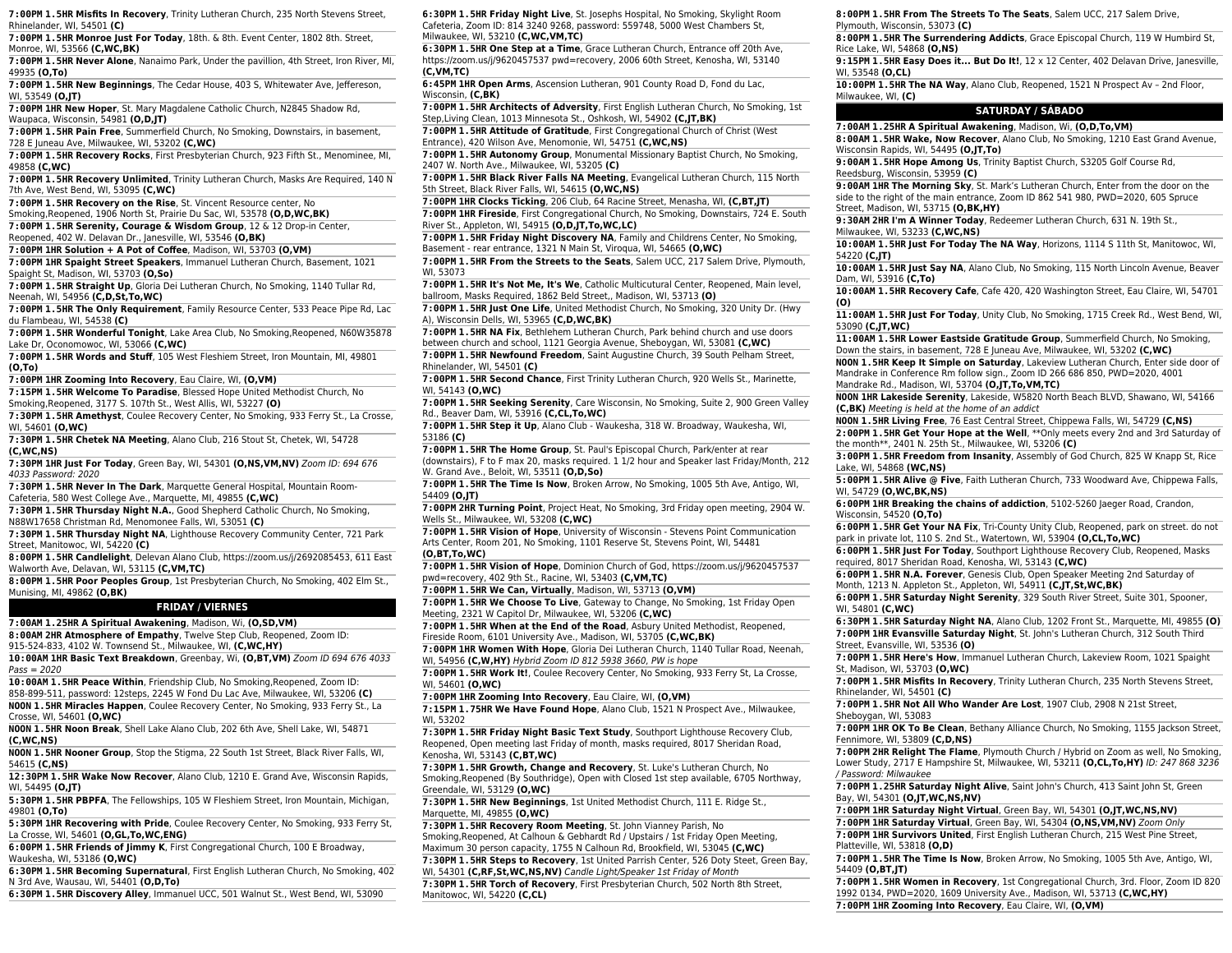**7:30PM 1.5HR Chetek NA Meeting**, Alano Club, 216 Stout St, Chetek, WI, 54728 **(O,WC,NS)**

**7:30PM 1.5HR Group 8**, Aurora Psychiatric Hospital, No Smoking, President's House, 1220 Dewey Ave, Wauwatosa, WI, 53213 **(O,WC)**

**7:30PM 1.5HR I Can't We Can**, Pass It On Club, Reopened, 6229 W. Forest Home Ave., West Allis, WI, **(O)**

**8:00PM 1.5HR Candlelight**, Delavan Alano Club, https://zoom.us/j/2692085453, 611 East Walworth Ave, Delavan, WI, 53115 **(C,VM,TC)**

**8:00PM 1.5HR The Surrendering Addicts**, Grace Episcopal Church, 119 W Humbird St, Rice Lake, WI, 54868 **(C,NS)**

**11:59PM 1.5HR Midnight Serenity**, Genesis Club, 1213 N. Appleton St., Appleton, WI, 54911 **(C,To,WC)**

| <b>MEETING FORMAT LEGEND</b> |                            |            |                                    |
|------------------------------|----------------------------|------------|------------------------------------|
| <b>BK</b>                    | <b>Book Study</b>          | <b>BT</b>  | <b>Basic Text</b>                  |
| C                            | Closed                     | CL         | Candlelight                        |
| D                            | Discussion                 | <b>ENG</b> | English speaking                   |
| GL                           | Gay/Lesbian/Transgender    | GP         | <b>Guiding Principles</b>          |
| HY                           | <b>Hybrid Meeting</b>      | IP         | <b>Informational Pamphlet</b>      |
| IW                           | It Works -How and Why      | IT         | Just for Today                     |
| LC                           | Living Clean               | М          | Mask Required                      |
| <b>NS</b>                    | No Smoking                 | <b>NV</b>  | No Vaping                          |
| $\Omega$                     | Open                       | <b>RF</b>  | Rotating Format                    |
| <b>SD</b>                    | Social Distance            | <b>SD</b>  | Speaker/Discussion                 |
| SG                           | Step Working Guide         | So         | Speaker Only                       |
| St                           | Step                       | <b>TC</b>  | <b>Temporarily Closed Facility</b> |
| <b>TW</b>                    | <b>Traditions Workshop</b> | To         | Topic                              |
| Tr                           | Tradition                  | VM         | Virtual Meeting                    |
| W                            | Women                      | WC         | Wheelchair                         |

### **HELPLINES**

# Area 1 Number 1

### **PHONE NUMBERS**

**Number 2** 

### **SERVICE MEETINGS**

**Area Service Committee - 12:30PM** - 621 Evans St. Oshkosh 54901 (Area<br>Service Meeting, 2nd Sunday of the month unless holiday then 1st Sunday of<br>month. GSR meeting at 12:00 PM (This is not a recovery meeting))

**Badgerland Area Service Meeting - 11:00AM** Madison

**GSR Meeting - NOON** - 621 Evans St. Oshkosh 54901 (Area Service Meeting, 2nd Sunday of the month unless holiday then 1st Sunday of month. GSR meeting at 12:00 PM (This is not a recovery meeting))

**Hospitals and Institutions Area Service Committee - 10:30AM** - 621 Evans St. Oshkosh 54901 (Area Service Meeting, 2nd Sunday of the month unless holiday then 1st Sunday of month. (This is not a recovery meeting))

**Public Relations Area Service Committee - 10:30AM** - 621 Evans St. Oshkosh 54901 (Area Service Meeting, 2nd Sunday of the month unless holiday then 1st Sunday of month. (This is not a recovery meeting))

### **What is our message?**

**The message is that an addict, any addict, can stop using drugs, lose the desire to use, and find a new way to live. Our message is hope and the promise of freedom.** 

Basic Text, page 65